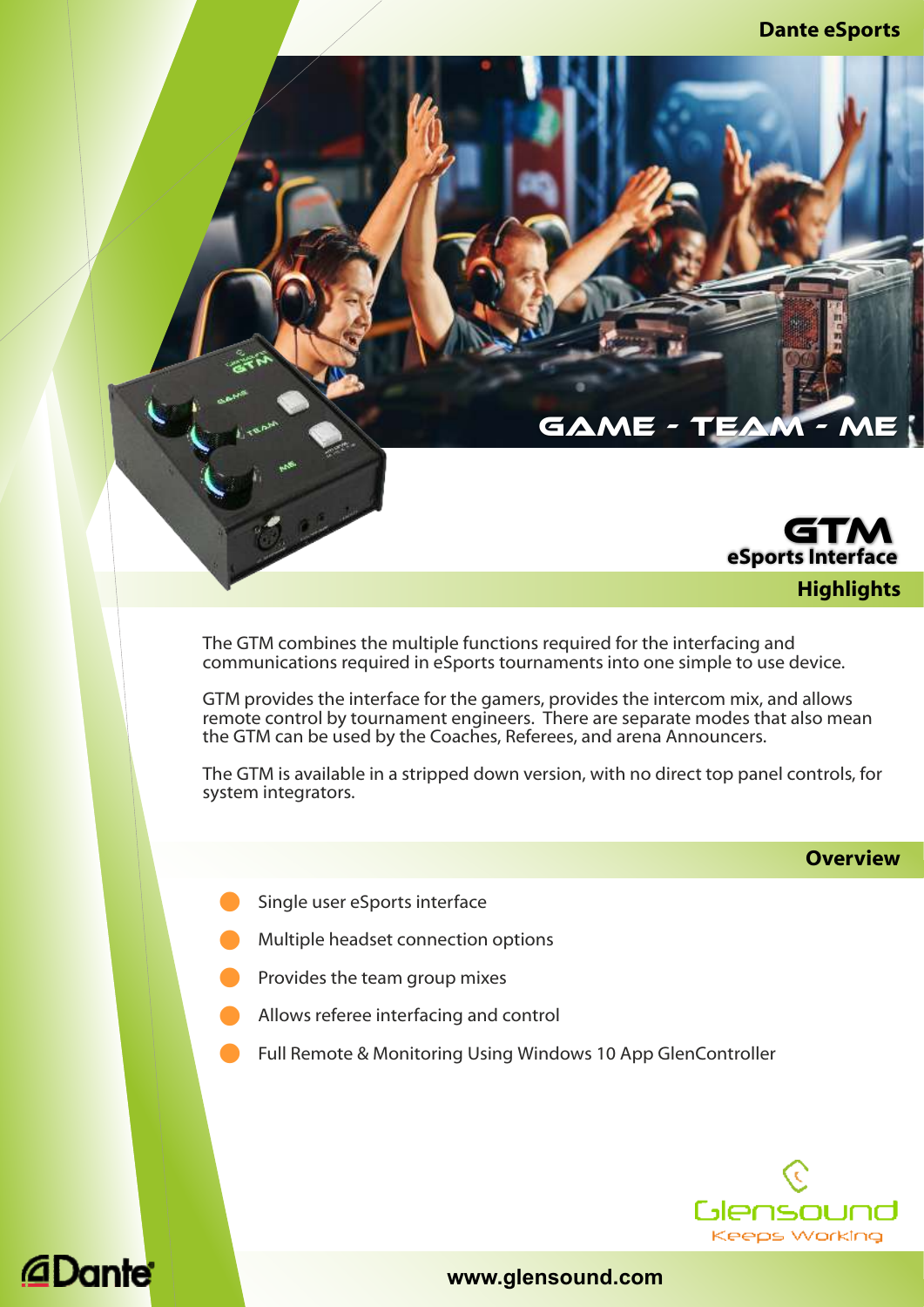



**Monitoring Sources**



#### **Top Panel Mixer**

The top panel contains three level controls for the user to adjust their desired mix into their headphones from the following sources:

| <b>GAME:</b> | This is the stereo level of the game audio                   |
|--------------|--------------------------------------------------------------|
| <b>TEAM:</b> | This is the overall level of the team comms channel          |
| ME:          | This is the level of the users own voice in their headphones |

Large controls allow for quick and easy adjustments and a multicolour LED ring around the control indicates the level position

Each control is also a push button that can be used for future developments.

### **Top Panel Buttons**

There are two top panel push buttons which route the microphone input to a Dante/AES67 output.

These can be configured in the following modes:

> **Momentary Latching Intelligent Cough/mute Always ON Always OFF**

#### Team 1, Player 1  $\times$ **Demo GTM Talk Settings** + Back **HP Out** a. Talk 53% GAME Mutes Me . . 1  $\bullet$  or  $\overline{1}$ | Intelligent 55% Momentary **Litching**  $\bullet$  0  $\bullet$  $n\pi$ County áź. AbsorptCr AlwaysOff

# **@Dante**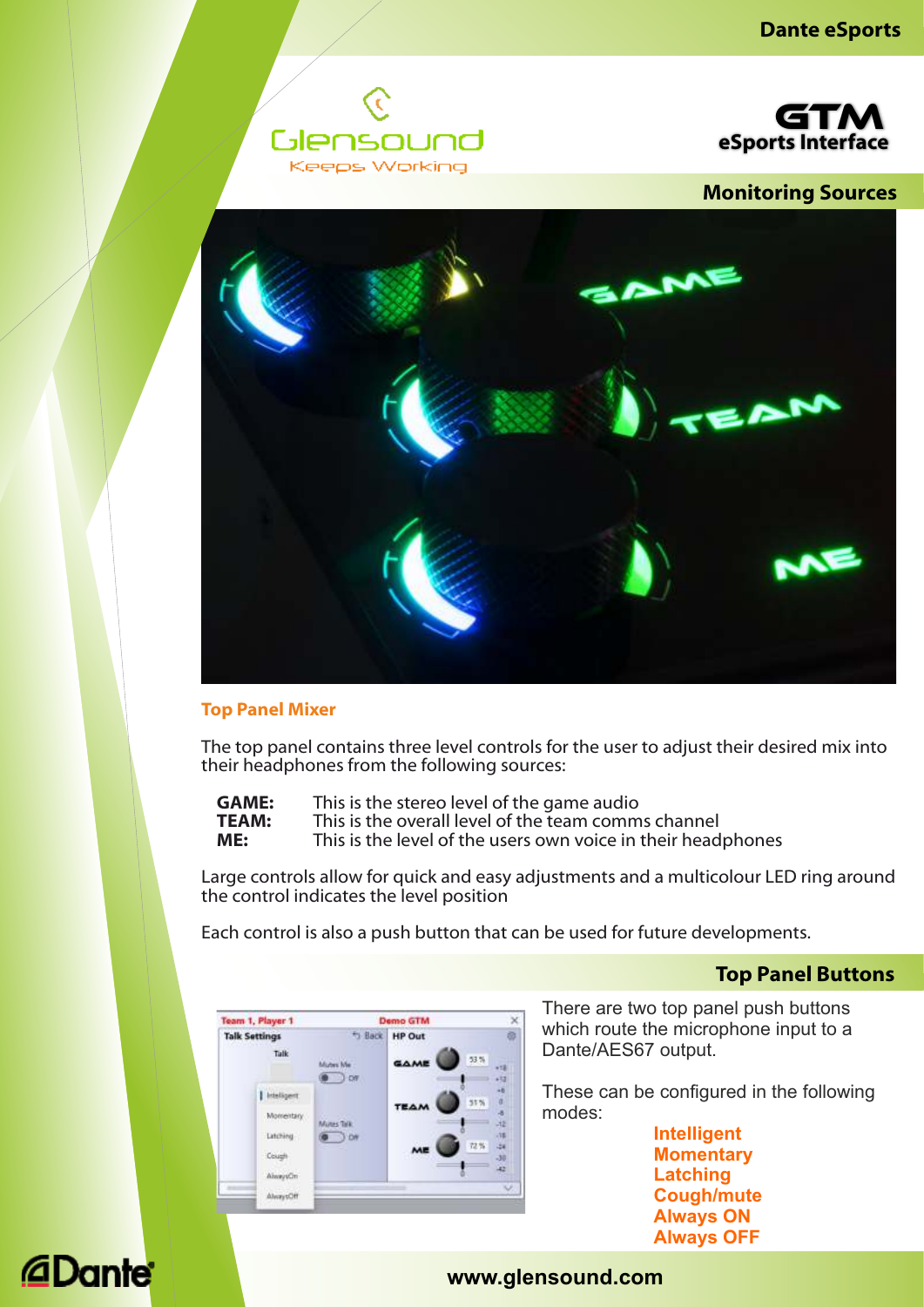







**Sources**



**SPDIF** A stereo digital optical TOSLink connection<br>**AUX IN** An analogue stereo input on a 3.5mm (1/8") **AUX IN** An analogue stereo input on a 3.5mm (1/8") jack socket<br>**USB** Stereo USB audio input on a mini USB connection **USB** Stereo USB audio input on a mini USB connection Two single channel sources are available from the network

#### **Multi Channel Mix Sources**

#### **DANTE**

From the Dante/AES67 network there are 3 stereo inputs available. These can be mixed to 2 channel stereo using the separate GlenController Remote app. Each stereo pair also has a balance control.

Typically only a single stereo pair is used for the game audio, but the further inputs allow for future options and flexibility.

#### **HD-SDI** (option)

The optional HD-SDI connection is de-embedded to provide 4 pairs of stereo audio sources. These can be mixed to 2 channel stereo using the separate GlenController Remote app. Each stereo pair has a balance control.

Typically only a single stereo pair is used for the game audio, but the further inputs allow for future options and flexibility.

The HD-SDI signal is looped out so the GTM can be used inline of the video signal.

### *<u>aDante</u>*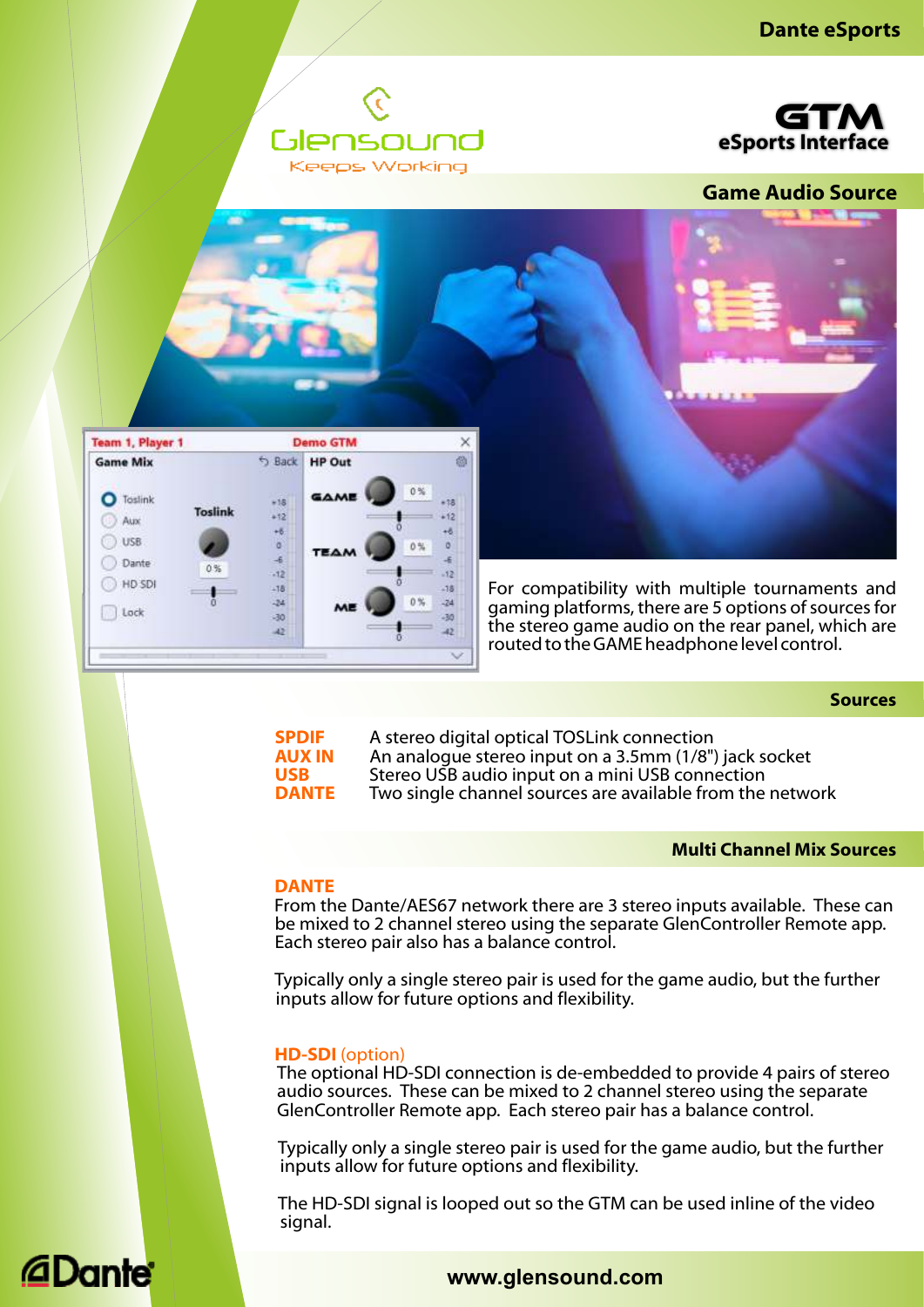



**Team Mixer**

### **Team Control**

The top panel TEAM pot adjusts the level of the Team Group Mix to the user.

|                 | Team 1, Player 1 |     |        |                                    | Demo GTM |     |       |         |       |         |          |         |             |               |      |         |
|-----------------|------------------|-----|--------|------------------------------------|----------|-----|-------|---------|-------|---------|----------|---------|-------------|---------------|------|---------|
| <b>Team Mix</b> |                  |     |        |                                    |          |     |       |         |       |         |          |         |             | 5 Back HP Out |      |         |
|                 |                  |     |        |                                    |          |     |       |         |       |         |          |         | $+15$       | <b>GAME</b>   | 53 N |         |
| Game            | Team 1           |     |        | Team 2 Team 3 Team 4 Team 5 Team 6 |          |     | Coach | Referee | Extra | Extra 2 | Extra 3  | Extra 4 | $-12$<br>֊  |               |      |         |
|                 |                  |     |        |                                    |          |     |       |         |       |         |          |         |             | <b>TEAM</b>   | 51%  |         |
| 48%             | 55%              | 50% | $52\%$ | 磁能                                 | 50%      | 51% | 53%   | 20%     | 0%    | $-0$ %  | $10\,\%$ | 10%     | $+12$<br>18 |               |      | 12      |
|                 |                  |     |        |                                    |          |     |       |         |       |         |          |         | àà.         | ME            | 72%  | $^{34}$ |
|                 |                  |     |        |                                    |          |     |       |         |       |         |          |         |             |               |      |         |
|                 |                  |     |        |                                    |          |     |       |         |       |         |          |         |             |               |      | $\sim$  |

The GTM has an internal mixer that generates a team group mix between all members of the same team. This allows all members of the team to be able to communicate with each other.

There is a multi input, Dante/AES67 mixer controllable via GlenController that sets the levels of all audio being mixed to the GTM TEAM pot of 1 of 7 teams. Typically this is just a mono mix of the 6 other team members but there are also further sources available:

|                              | <b>Stereo Mix Sources (Dante/AES67)</b>                                                   |
|------------------------------|-------------------------------------------------------------------------------------------|
| <b>GAME</b><br><b>EXTRAS</b> | The game audio/mix is also available in the team mix<br>There are two stereo sources      |
|                              | <b>Single Channel Mix Sources (Dante/AES67)</b>                                           |
| <b>PLAYERS</b>               | The other 6 members of the team can all be mixed in separately<br>and panned if required. |
| <b>COACH</b>                 | The coach of each team can also be mixed in to be part of the<br>group team mix.          |
| <b>REFEREE</b>               | If required, the referee can be mixed in to be part of the group<br>team mix.             |
| <b>EXTRAS</b>                | There are two mono sources                                                                |
|                              |                                                                                           |



## **@Dante**

.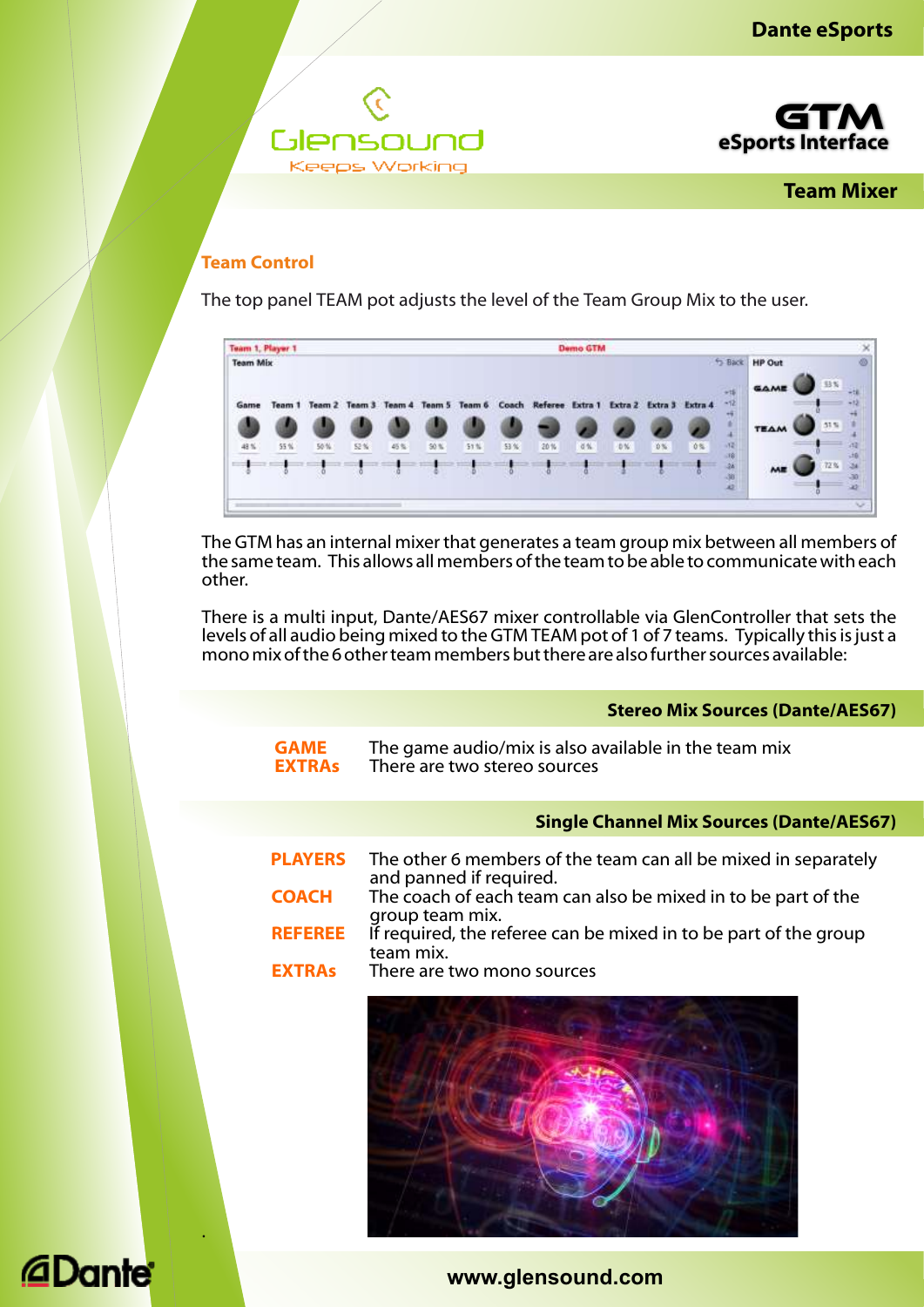



### **Front Panel Connections**

**MICROPHONE** 

**HEADPHONES** 

**HEADSET** 

There are options of connections on the front panel for the user of the GTM

#### **Headset Connection - 3.5mm (1/8" jack socket) TRRS**

This allows connection of a typical gaming headset using a single jack for the headphones and microphone. 2.5y or 5y bias can be selected.

#### **Mic Input - 3 Pin XLR**

For connecting a professional broadcast grade microphone using a separate 3 pin XLR plug. The input is dynamic with selectable 48v phantom power

#### **Headphone Output**

The headphone output is available in parallel via a 3.75mm (1/4") and a 2.5mm (1/8") jack sockets..

#### **Two Headphone Amplifiers**

The two headphone outputs and the headset output use independent headphone amplifiers. The game audio and/or pink noise can be mixed to each output independentely. See the remote control page for further info.

## **@Dante**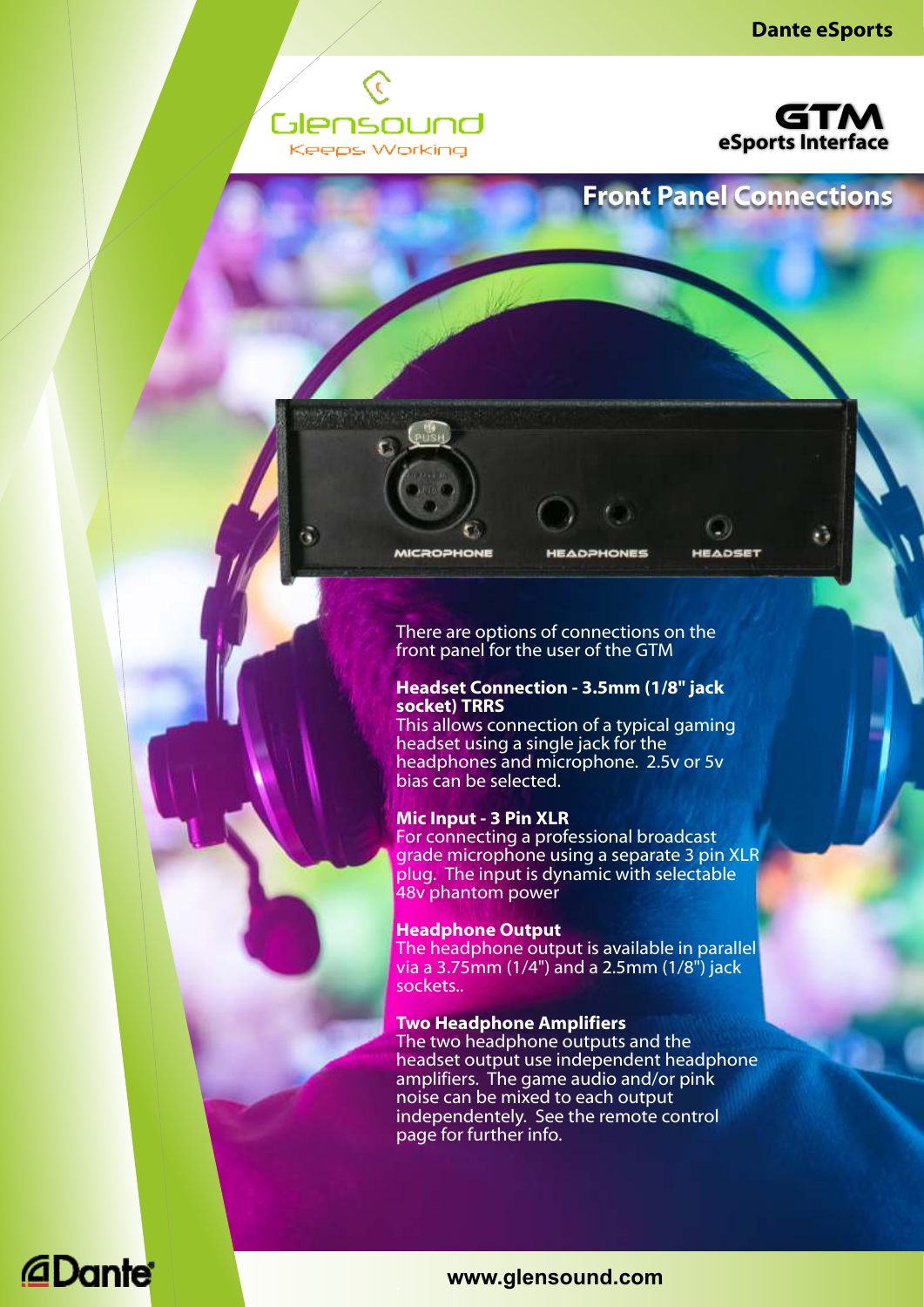



**Rear Panel**



**Connections**

#### **Sources**

The multiple input sources for the game monitoring are available via the rear panel. The input source can be selected via the push button. This can be locked to prevent local access if required.

#### **Mic Gain**

The mic input gain can be adjusted via the rear panel pushbuttons. This can be locked to prevent local access if required.

#### **Phantom Power & Bias**

48V phantom power can be selected, or if using the headset, 2.5V or 5V bias can be used.

#### **Network Connection**

Two network connections are available so a redundant network can be available if required for backup. The GTM is powered via PoE from the network switch or via a midspan PoE injector.

#### **HD-SDI (option)**

The HD-SDI input is looped through, so the GTM can be used inline of the video signal. HD-SDI is an option and not on the standard GTM.

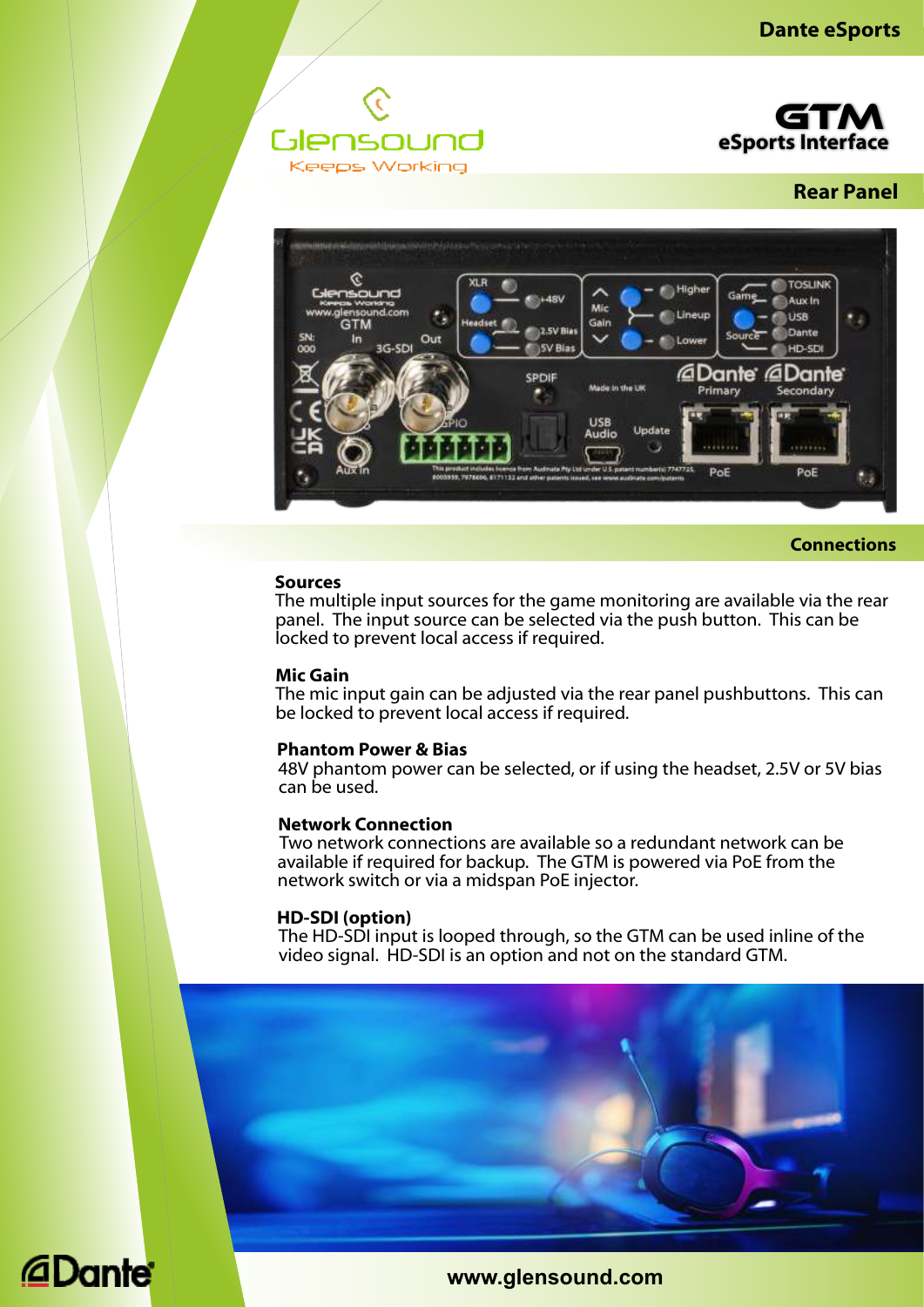



### **GlenController Remote Control**

The GTM is controlled via Glensound's Windows 10 remote control application, GlenController. This is a comprehensive controller with many monitoring, selection, and mix functions. Highlights of GlenController for GTM include:



Adjust the incoming microphone gain via the XLR or headset connection. The Glensound Referee compressor is automatic and prevents clipping, but a further compressor can be added to level out the audio signal. A meter will show real time input level.

All push buttons on the unit can be locked for security.

The position of the headphone level controls can be monitored and adjusted, and each of the 3 audio sources can have the balance level controlled.

The operation of the push buttons can be adjusted.

The audio routing to the headphone jacks can be routed between the programme audio or the pink noise signal.

The mixing of the sources for the game audio can be adjusted.

The mixing of the sources for the team mix can be adjusted.

The role of the GTM can be set as player, coach or referee. The LED lighting and functions of the GTM will alter for the given user profile.

Custom channel names can be set and will update to Dante Controller



## *<u></u>*Dante